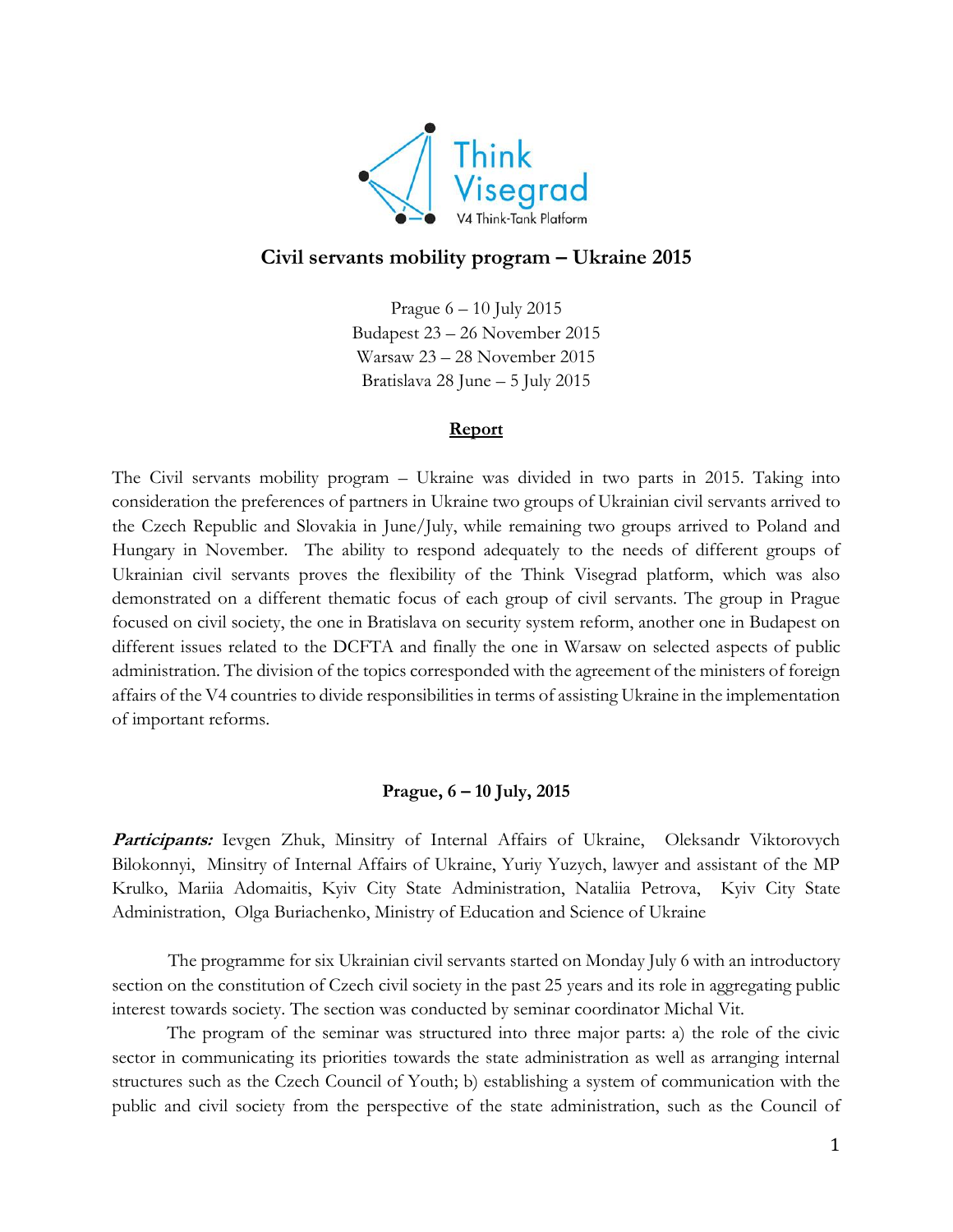Government of the Czech Republic; and c) the creation of a regional structure of the Czech administration on the level of regions and local municipalities. Putting these dimensions together, participants were exposed to the various topics connected to the title of the seminar.

Regarding the civic sector dimension, this section was focused on prominent representatives of the sector, namely in the field of civic education and work with youths. The discussion with the director of the Czech Council of Youth, Aleš Sedláček, as well as with the director of the Center of Civic Education, Ondřej Horák, explained the process involved in the establishment of a dialogue between the state and civil society. Mr. Sedláček explained how the council advocates its interests and cooperates with its member organizations. Contrary to this, Mr. Horák focused on the developing of a civic education structure in cooperation with the state administration and NGOs.

The following day of the seminar included a lecture by the representative of the Frank Bold Foundation, Vít Šimral. He introduced the reform law on the financing of political parties in the Czech Republic with recommendations for the reform of electoral laws in Ukraine. The reform input was followed by the program director of Transparency International for the Czech Republic, Radim Budeš. His contribution utilized a comparative perspective of the fight against corruption in the Czech Republic and Ukraine. He focused mainly on the differences in perception and corruption between the two countries.

The second dimension was dedicated to representatives of the state administration responsible for creating an institutional design for communications with civil society. This was a case of three different examples: Ms. Hana Frištejnská began with the general aim of the state in its communications with civic society and its development after the 1990s. She was very eager to learn more about current reforms in Ukraine and a possible role for the Czech Republic. A different perspective on communication with the public was made by representatives of the Institute of Planning and Development of the city council of Prague. Adam Pajgrt and Petr Suška introduced the strategy of the city council in Prague which involved the participation of the public during the decision making process. An example of this method of public participation involved enlarging pedestrian areas in selected parts of Prague. During the debate, participants asked about cooperation in various EU funded projects and also in the possible introduction of this participation mechanism in Kyiv. The state administration dimension was also represented by the director of the Czech-German Future Fund, Tomáš Jelínek. Mr. Jelínek focused on placing the support of the NGO sector in a cross-border context as proof of amicable relations between Germany and the Czech Republic.

The third dimension aimed to offer a closer look at the implementation of NGO activities on a regional and local level. The group visited the Regional Council of the Liberec region. Pavel Branda and Michal Ota, representatives of the Liberec region, introduced their communication strategy with regional representation and the civic sector. In addition to this, they focused on developing international cooperation with bordering regions and the possibility of enlarging cooperation with Ukraine. Speaking about the local level, the group also visited Mnichovo Hradiště. The current mayor of the city illustrates how civic engagement can bring a real impact on the local decision-making process. The current mayor, Ondřej Lochmann, as a representative of a NGO won the 2014 local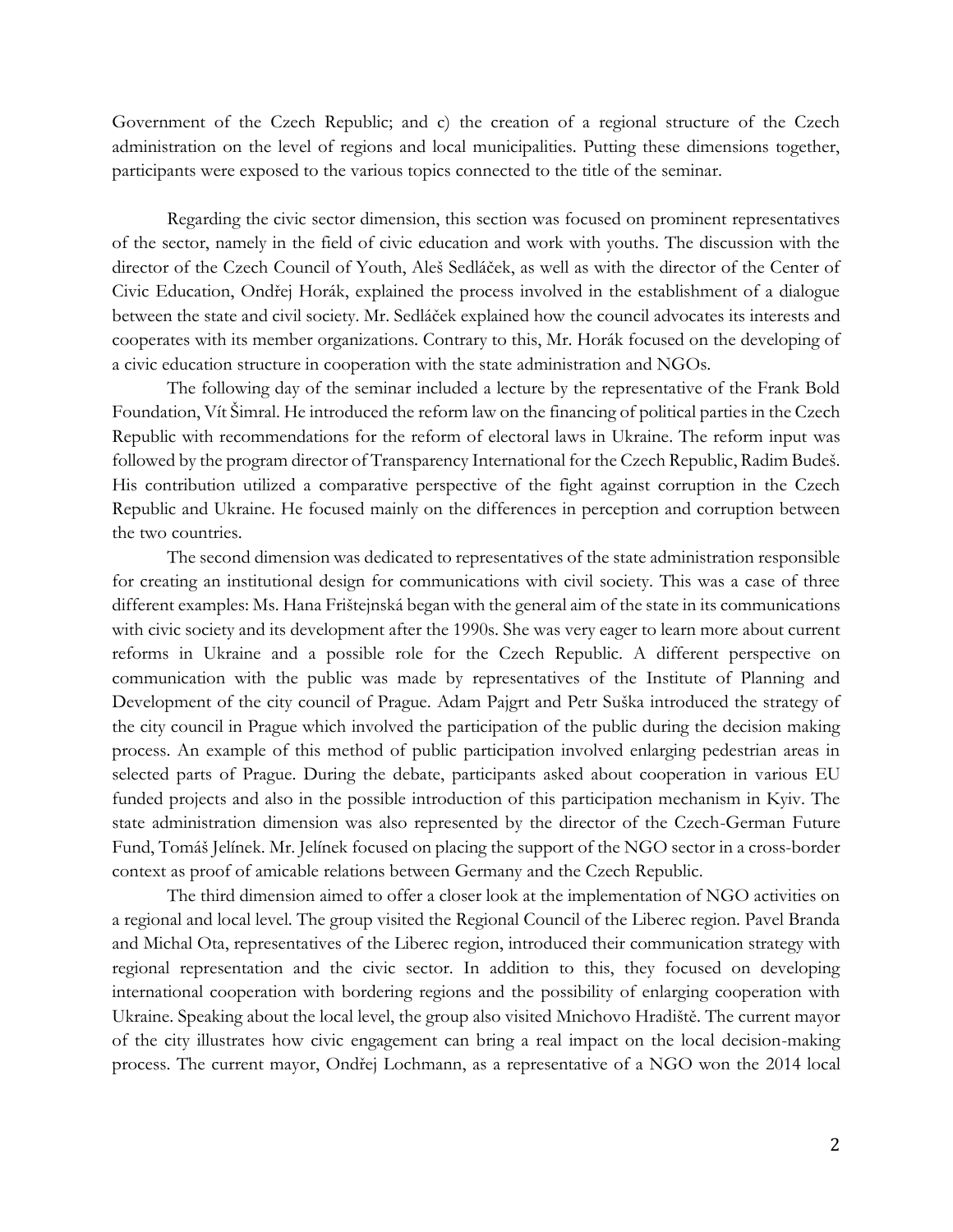election and became mayor of the city. He spoke about his personal experience and explained his strategy of engagement and its transformation into political capital.

#### **Budapest, 23 – 26 November 2015**

**Participants:** Margarita Taranenko, Dnipropetrovsk Regional Investment Agency, Nataliya Kachur, Vinnytsia City Council, Alina Luchko, State Regulatory Administration of Ukraine, Olina Orlenko, Vinnytsia City Council, Margaryta Vadis, Ministry of Economic Development and Trade, Maksym Surzhynskyi, Kyiv Regional State Administration

The major theme of the program for six Ukrainian civil servants in Budapest was to introduce the role of governmental institutions in SMEs.

The professional content of the program has been organized by the Centre for Euro-Atlantic Integration and Democracy (CEID) and Institute for Foreign Affairs and Trade (IFAT) in accordance with the Ukrainian side's indicated interest on those topics that they desired to gain a deeper insight into. The general aim of the program was to approach these topics comprehensively and from as many different angles as possible. For this reason, eight public institutions have been incorporated in the program: Ministry of National Economy, Ministry of Foreign Affairs and Trade, the Prime Minister's Office, Ministry of National Development Hungarian Investment Promotion Agency, Hungarian National Trading House, Exim Bank, the Hungarian National Bank, Hungarian Chamber of Commerce and Industry, Small Business Development Institute of the Corvinus University of Budapest and the Design Terminal.

In addition to these public institutions, the economic attaché of the German embassy introduced the role of German companies in Hungary. All programs were interactive so participants could reflect to the 40-50 minute long presentations in the 30-40 minute long discussion part.

During the first day of their stay Ukrainian civil servants focused on the economic policy approach, with the specific attention paid to the prominent role of SMEs in employment, economic growth and innovation. They had opportunity to meet Zsuzsanna Lakatosné Lukács, Head of Unit, Department of Business Development, György Szent-Léleky, Senior Advisor, State Secretariat for the Labor Market and Training, and Ildikó Szabó, Department for Taxation from the Ministry of National Economy, as well as Lóránt Balla, Head of the Deputy State Secretariat for Opening to the East and Miklós Gaál from the Unit for Foreign Trade Strategy from the Ministry of Foreign Affairs and Trade.

On 24 November the main topic was the set of incentives for facilitating SMEs in domestic market and progress in reducing the bureaucratic burdens and providing incentives for facilitating entrepreneurship. The list of speakers included Péter Pogácsás, Chief Analyst, Department for the Analysis of SMEs, Hungarian National Bank, Tihamér Laczkó, Deputy Head of Department, Department for EU Economic Policy, External Relations and Justice and Home Affairs, Prime Minister's Office, and Katalin Papp, Head of Unit, Unit for International Energy Efficiency and Renewable Energy Programs at the Ministry of National Development.

The focus of the third day was on the support of international competitiveness of small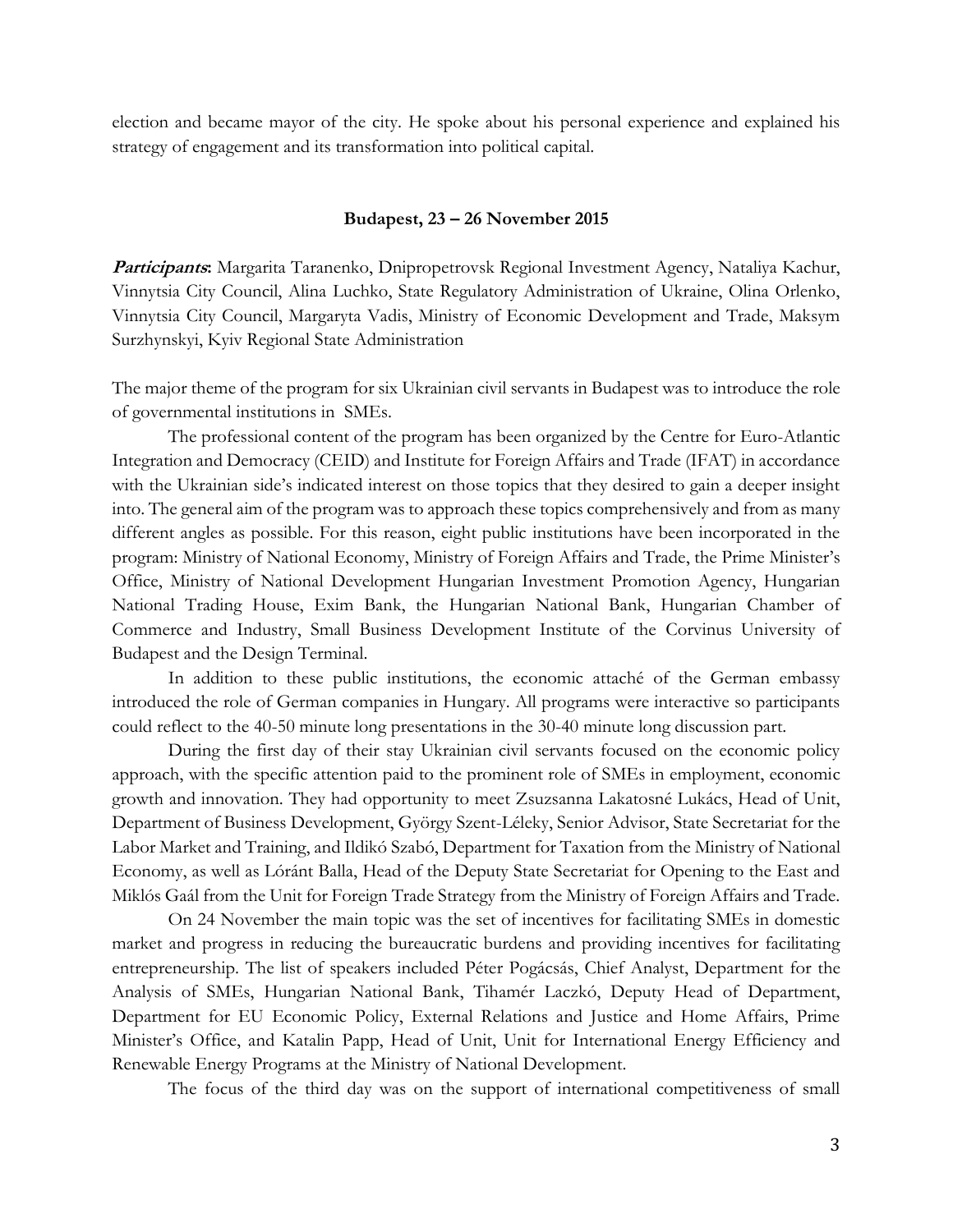businesses, foreign market access, export expansion, and integration of SMEs into global value chains. Ukrainian civil servants met Katalin Balogné Csorba, Head of Unit for Corporate Relations, Department for Investment from the Ministry of Foreign Affairs and Trade, Flóra Palmay, Deputy Director and Ilona Leimeter, Area Manager, both from Department for International Affairs at the Hungarian Chamber of Commerce and Industry, Gábor Szőcs, Director, Corporate Client Relations, EXIM, Mariann Varga, Advisor, Hungarian Investment Promotion Agency, and Erzsébet Nagy, Director of the Hungarian National Trading House.

On 26 November the topic of the day was the Business point of view: different ways for success start-ups, cross-border and cluster cooperation and international competitiveness. The list of experts included Kristina Steltzer, Head of the Economy Section, Embassy of Germany in Budapest, László Kállay, Director, Small Business Development Institute, Csongor Biás, Expert, Design Terminal, as well as István Bartók, Assistant Professor at the Edutus College.

### **Warsaw & Lublin, 23 – 27 November 2015**

**Participants:** Alla Dychenko, Ministry of Finance of Ukraine, Oleksandr Kushnir, Ministry of Finance of Ukraine, Vasyl Shkurakov, Ministry of Finance of Ukraine, Zoryeslava Freyshyn, Ministry for Regional Regional Development

The main purpose of the visit of six Ukrainian civil servants in Poland was to share knowledge and experiences of Polish experts and representatives of the public service on the following topics: public finances, their transparency and control over them, construction of the state budget in Poland, the financial relationship between self-government and the central government, as well as other issues related to the functioning of Polish local government.

Ukrainian civil servants took part in a series of meetings with Polish experts, representatives of central and local government institutions as well as representatives of non-governmental sector who shared their experiences and knowledge related to the principles of construction and operation of public finances.

The official program of the visit began on Tuesday (24 November) when the delegation conducted a meeting with representatives the Public Debt Department of the Ministry of Finance. The main point of the meeting was the presentation performed by Barbara Adamowska (Head of the Section of Strategy, Forecasts and Statistics), which presented the basic principles of management of Polish public debt. After an hour of presentation there was a discussion in which both parties exchanged their experiences.

Then, the delegation held a meeting with Marcin Święcicki, long-term Polish parliamentarian, former president of Warsaw, a member of the Parliamentary Committee on Public Finance, who headed a group of Polish experts to assist the Ukrainian side in the conduct of local government reform. During the meeting, both parties shared their thoughts on the pace of reforms in Ukraine, outlined the main problems in the functioning of the Ukrainian administration, and also addressed the issue Polish local government reforms.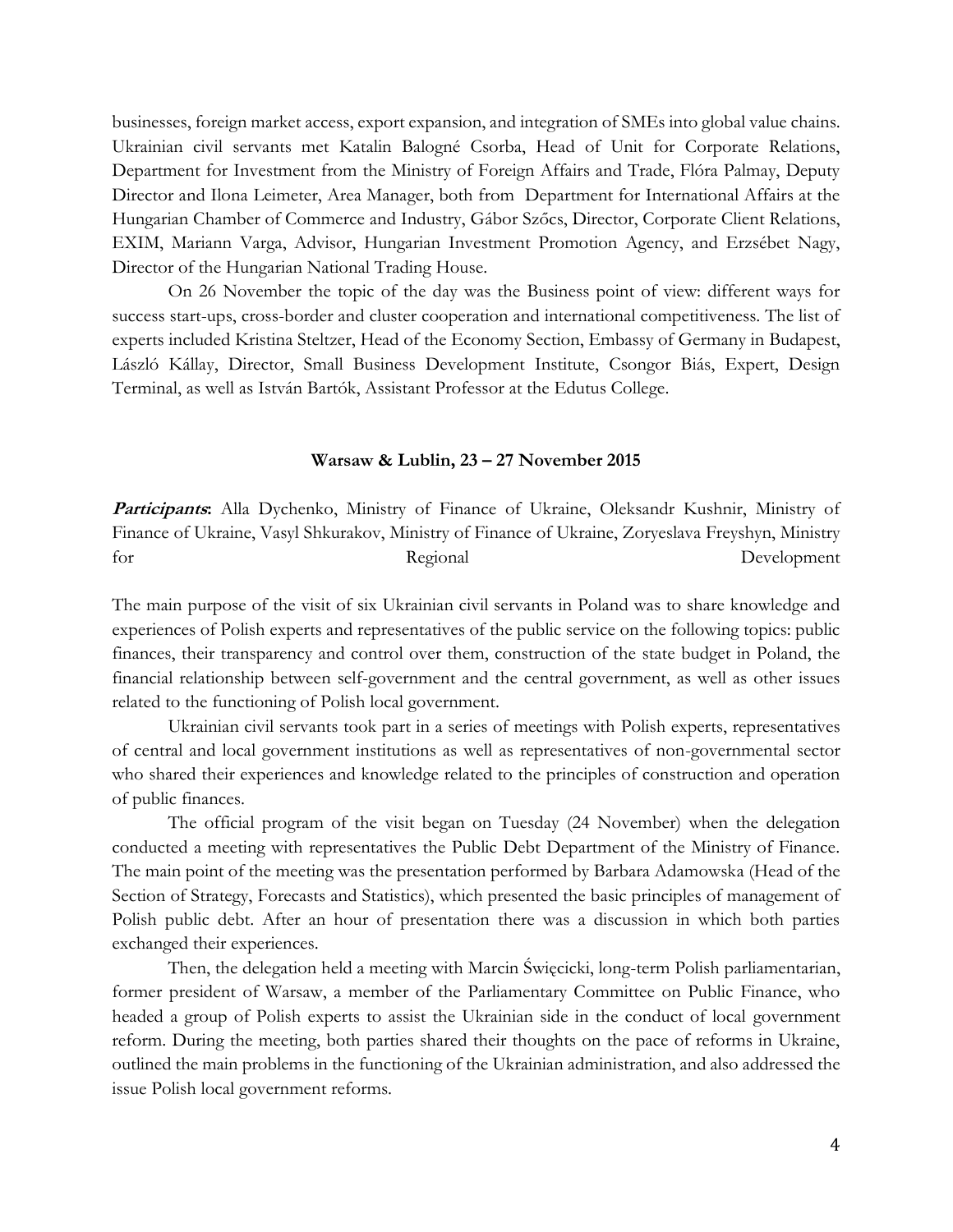The last meeting of the first day of the visit took place at the office of the non-governmental Institute for Structural Research, where Jakub Sawulski raised the issue of transparency of public finances. Both sides widely discussed the issue of the openness of state finances, as the important factor that builds trust in public institutions. During the meeting Mr Sawulski also presented some e-tools for building greater transparency in public finances.

The second day of the visit opened a series of meetings with representatives of the Ministry of Finance from State Budget Department (Piotr Dragańczuk, Deputy Head of the Department) and from the Department of Local Government Finance ( Marek Wiewióra). In their presentations, both of representatives presented the principles of work of their departments. Special emphasis was placed on the issue of creating mechanisms and the structure of the state budget, as well as how to manage a local government finances in Poland.

The next meeting of the Ukrainian delegation was held in the office of the Financial Supervision Authority, where during a meeting Ludwik Sznajder and PhD. Mateusz Mokrogulski (head of the Department of Market Analysis) presented the work of Polish financial market regulator and the Polish financial market.

Another point of the program was a visit to the Polish National Bank, where the Ukrainian delegation had a meeting with Marcin Bukowski and Hubert Kitala, where they discussed issues of Polish public finances, the condition of Polish economy and they had the opportunity to see the latest forecasts of its development in the coming years. The meeting was a broad discussion where participants presented problems and experience in the area of creating economic forecasts.

The last meeting during the Warsaw part of the study visit was the presentation by PhD. Justyna Glusman (Forum Od-nowa), where she widely presented the mechanisms for creating budgets by Polish local governments, outlining the advantages and disadvantages of current solutions, as well as presenting proposals for changes in close future.

On Thursday (26 November) the Ukrainian delegation traveled to Lublin, where for the beginning they met with Rafal Sobiech (Deputy Director of the Department of European Social Fund, Office of the Marshal of Lublin) who spoke about the functioning of the EFS on example of the Lublin region. The next point of programme was a sightseeing tour in Lublin Old Town and the Lublin Castle. The day ended with a working dinner, which was also attended by representatives of the City of Lublin, Lublin Region Marshal's Office and faculty of the John Paul II Catholic University of Lublin.

In the morning on November 27 there was a meeting with PhD. Mariusz Sagan (head of the Department of Strategy and Investors Service, City Office of Lublin), who presented the development strategy of Lublin, and then there was a discussion on how to draw up town strategies. This was followed by a lecture by PhD. Lech Jańczuk from the John Paul II Catholic University of Lublin (Institute of Political Science and International Affairs). In the afternoon, the Ukrainian guests met with Jan Mołodecki (chairman of the Board, Association of the Lublin Regional Municipalities), who described the circumstances in which operate municipalities and regions in Poland in conditions of European Union and referred the development plans of Lublin region, including cross-border cooperation with Ukraine. After this meeting Ukrainian delegation traveled to Warsaw, where at the evening they held a farewell meeting summarizing the visit.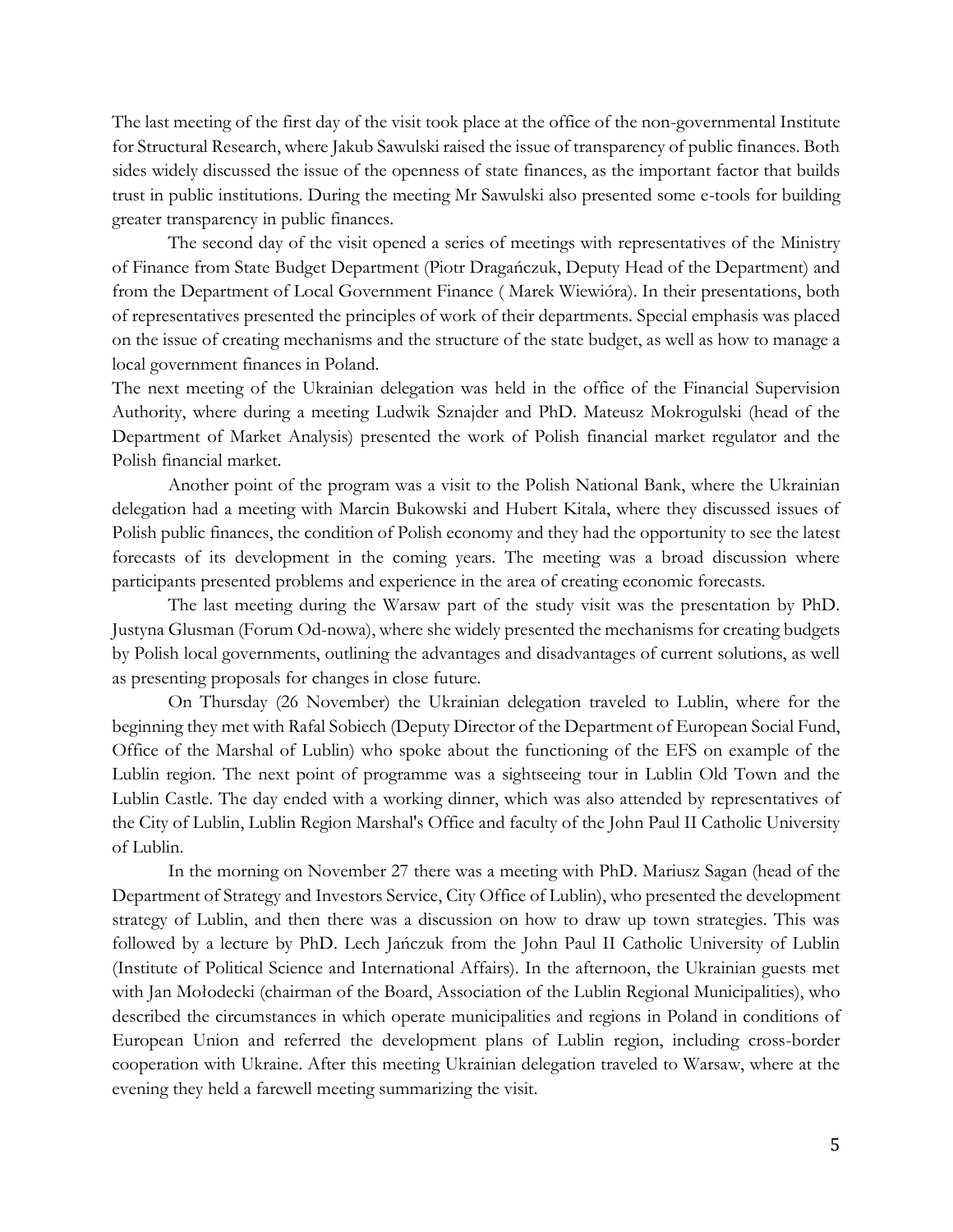#### **Bratislava, 29 June – 3 July, 2015**

Participants: Roman Balyta, Prosecutor's General Office of Ukraine, Ruslan Karpalyuk, Prosecutor´s General Office of Ukraine, Igor Firman, Ministry of Internal Affairs of Ukraine, Gennadiy Goncharuk, Ministry of Internal Affairs of Ukraine, Sergii Zhytniak, Ministry of Internal Affairs of Ukraine, Anastasiia Zinko, Ministry of Internal Affairs of Ukraine

The main focus of the study trip of six civil servants in Slovakia was the security sector reform, which was the topic selected by Ukrainian partners in cooperation with the Embassy of Slovak Republic in Ukraine.

The official working program for the expert group was organized into five days and combined various meetings in order for the Ukrainian delegation to make acquaintance of the institutional framework and the governance in the field, reform experiences and the current activities of the respective institutions, including their competencies and interaction. The program of the study trip consisted of a series of meetings with leading representatives and experts of the Slovak institutions that are part of the security sector of the Slovak Republic in the area of justice and home affairs.

The first day of the programme had a special focus on meetings with representatives of the Police Corps of SR and the delegation met with Mr. Ľubomír Ábel, Vice President of PC SR, Mr. Jaroslav Paľov, Director, Office for International Police Cooperation of PC SR and Mr. Rudolf Hlavatý, Director, Department for Evidences and Documents of PC SR. The main focus of the meetings was the functioning and responsibilities of the Police Corps on the national, regional and municipal level. The kick off meeting of the first day was however with Mr. Libor Duľa, Deputy of Chairman of the Criminal Division of the Supreme Court of SR who explained the functions, roles and competencies of the Supreme Court of SR in the overall institutional context.

The second day of the study trip started at RC SFPA where the group was officially received by Mr. Alexander Duleba, director of RC SFPA. The program continued with meetings at the Ministry of Interior at the Section of personal and social activities and Personnel Office, Public administration Section and Section of control and inspection service. The main aim of the meeting on Tuesday was to offer the Ukrainian delegation a complex overview about the competencies of the Ministry of Interior of SR, its horizontal and vertical division, social security and provision of its employees etc. The delegation was especially interested to know how of how the Sections of control and inspection service fights against corruption within the ministerial and official structures. On Tuesday the delegation was also received by H.E. Mr. Oleh Havaši, Ambassador of Ukraine to SR.

Meetings with representatives of the Ministry of Interior of SR continued also the next day at the Crisis Management Section, Foreign Aid Section and Effective public administration Department. The Ukrainian delegation was especially interested to learn more also about the current public administration reform that is taking place in Slovakia as this is also a key task ahead of the Ukraine and is closely interlinked with the overall reform process in the country. Besides the meeting with representatives of the various sections of MI SR, the delegation also paid a visit to a fire brigade station of the Fire and Rescue Corps of SR where they were informed about the laws regulating the work and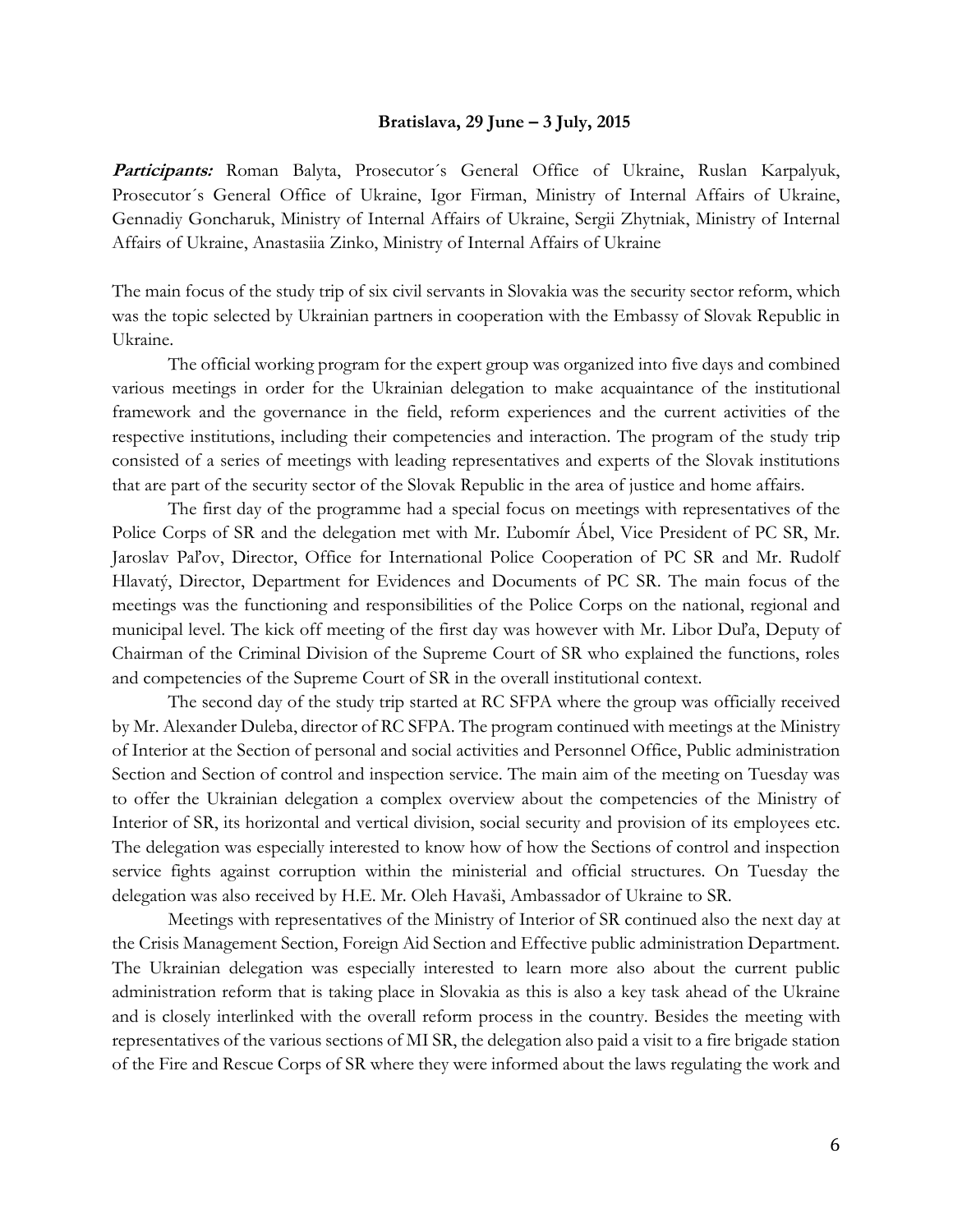competencies of the Fire and Rescue Corps or practical examples of international cooperation that could be also applicable in case of Ukraine.

On the fourth day the working program continued with representatives at the Police of the Bratislava Capital City, concretely with Zuzana Zajacová, Commandant of the PBCC and Ladislav Fatura, Commandant of the Petržalka District. The presentation and discussion at the meeting focused on the competencies of the Police, experience with reforms, law enforcement or the central control system. The program then continued at the Office of the Security Council of SR, Department of Migration and Integration of the Migration Office of the Ministry of Interior of SR and in the evening the delegation was received by Deputy Mikuláš Krajkovič, chairman of the Group of Friends of Ukraine of the National Council of SR.

The final day of the official program was dedicated to meetings with representatives of the General Prosecutor´s Office of SR and Office of the Special Prosecutor of SR. These meetings were especially valued by the representatives of the Prosecutor General's Office of Ukraine. The delegation was received by René Vanek, First Deputy to the Attorney General, Jozef Čentéš, Prosecuting Attorney and Deputy Director of the Criminal Matters Department and Vladimír Turan, Prosecuting Attorney. Ukrainian experts were especially interested in the reform experience of the Office, its competencies, division, information about particular offices including the one of the Special Prosecutor, which does not exist in Ukraine and their experience in fighting organized crimes and corruption at a large scale national level. After the two meetings the delegation also met with Ladislav Chabreček, director of the department of border police of the Bureau of Border and Alien Police of the Presidium of the Police Force whereas the main topic of discussion was the control and protection of the Slovak-Ukrainian border, visa application, state border crossing etc.

The final meeting of the program took then place at the International Visegrad Fund where the group was welcomed by Mrs. Karla Wursterová, Directress of IVF, Jíři Sýkora, public relations coordinator and Ferenc Jári, coordinator of the Eastern Partnership programme of the IVF. The meeting served not only as a debriefing one and used as an opportunity to receive feedback from the Ukrainian delegation, but the Ukrainian experts were also informed about possibilities to apply for grants and projects at the IVF.

#### **Feedback from the participants**

In overall, the program and the meetings were highly appreciated by all four groups of Ukrainian civil servants. On the other hand, there was obvious interest of the V4 experts on transformation assistance to Ukraine (offering examples of best practices), which was also demonstrated through high personal engagement of speakers during particular seminars.

Visiting civil servants actively engaged in debates and posed very concrete and specific questions at all the meetings. They appreciated a multi-dimensional character of the program, especially the fact that it combined theory and individual examples of best practice. They also expressed their desire to continue in cooperation and dialogue on some mutually interesting projects with many of the V4 experts in the future. In their feedbacks the participants emphasized that the